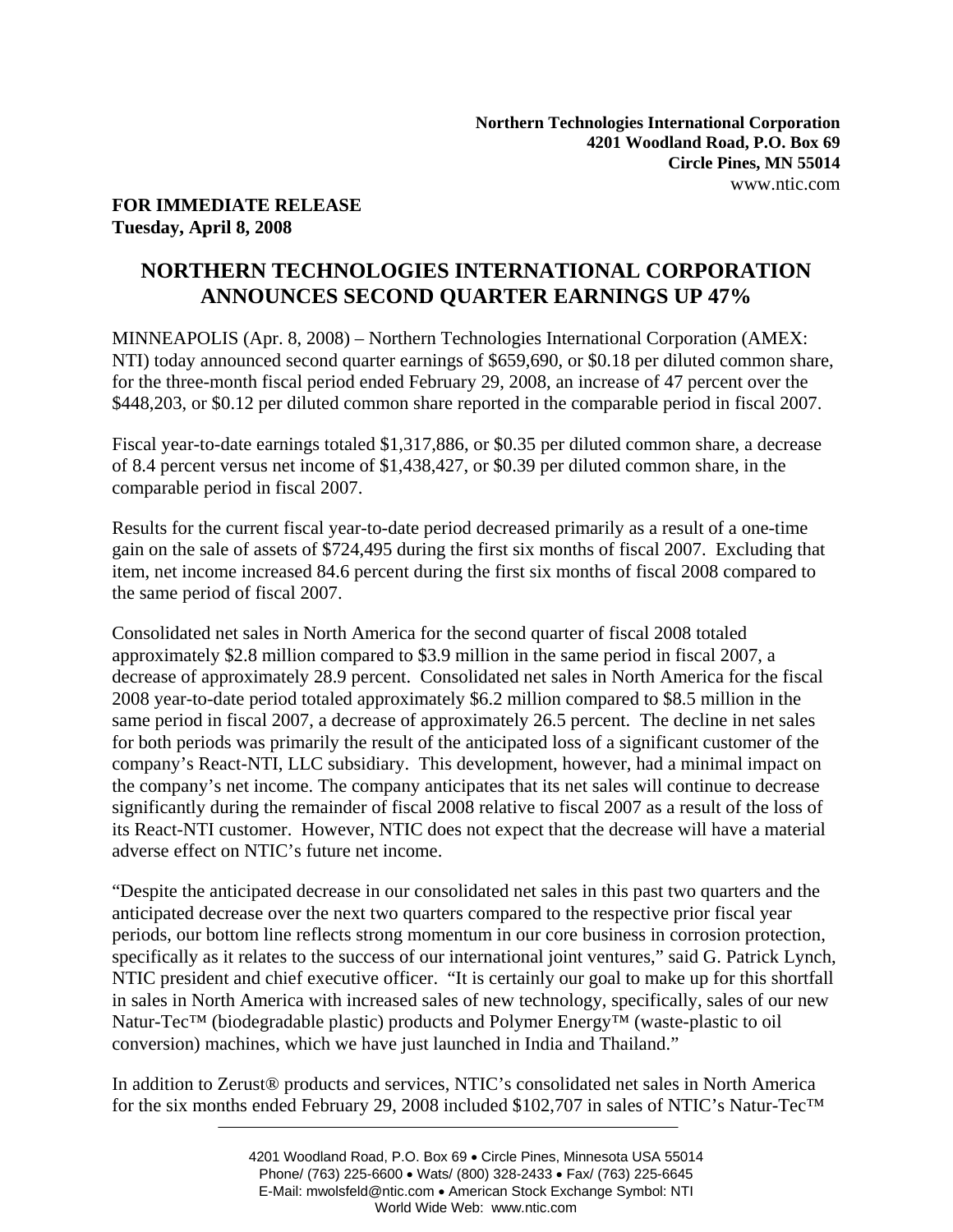products, which are part of NTIC's new biodegradable and compostable plastics line. These were the first sales of this new product line, most of which were initial sales to new customers.

Sales of NTIC's Zerust® and Natur-Tec™ products increased 4.3 percent or \$246,395 to \$5,962,997 during the six months ended February 29, 2008 compared to \$5,716,602 during the six months ended February 28, 2007.

NTIC's international business continues to expand as total net sales of all of NTIC's joint ventures increased 25.0 percent to \$49,091,121 during the six months ended February 29, 2008 compared to \$39,272,049 during the six months ended February 28, 2007. NTIC's income from its corporate joint ventures and holding companies increased 100.0 percent to \$2,636,366 for the six months ended February 29, 2008 compared to \$1,318,436 for the six months ended February 28, 2007.

 "We are now focused on our top-line growth by expanding our core corrosion inhibiting technologies, including solutions targeted at the oil and gas industry," Lynch said.

NTIC's working capital was \$5,083,555 at February 29, 2008, including \$461,161 in cash and cash equivalents. Additionally, as of February 29, 2008, NTIC did not have any borrowings under its \$1,500,000 revolving credit facility.

|                                         | <b>Three Months Ended</b> |                      | <b>Six Months Ended</b> |                      |
|-----------------------------------------|---------------------------|----------------------|-------------------------|----------------------|
|                                         | February 29,<br>2008      | February 28,<br>2007 | February 29,<br>2008    | February 28,<br>2007 |
| <b>NORTH AMERICAN OPERATIONS:</b>       |                           |                      |                         |                      |
| <b>Sales</b>                            | \$2,762,856               | \$3,884,895          | \$6,248,441             | \$8,502,269          |
| Cost of goods sold                      | 1,609,954                 | 2,459,064            | 3,703,645               | 5,404,119            |
| Gross profit                            | 1,152,902                 | 1,425,831            | 2,544,796               | 3,098,150            |
| Operating expenses:                     | 1,702,443                 | 1,659,789            | 3,567,512               | 3,336,751            |
| NORTH AMERICAN OPERATING LOSS           | (549, 541)                | (233,958)            | (1,022,716)             | (238,601)            |
| INCOME FROM ALL CORPORATE JOINT         |                           |                      |                         |                      |
| <b>VENTURES AND HOLDING COMPANIES</b>   | 1,427,064                 | 866.625              | 2,636,366               | 1,318,436            |
| <b>INTEREST INCOME</b>                  | 424                       | 766                  | 919                     | 1,701                |
| <b>INTEREST EXPENSE</b>                 | (40,592)                  | (47, 483)            | (72, 115)               | (90, 364)            |
| <b>OTHER INCOME</b>                     | 6.825                     | 6,281                | 14,757                  | 8,374                |
| <b>GAIN ON SALE OF ASSETS</b>           | 4,000                     | 1,700                | 5.529                   | 726,195              |
| <b>MINORITY INTEREST</b>                | 508                       | 2,272                | 22,146                  | (7,314)              |
| <b>INCOME BEFORE INCOME TAX EXPENSE</b> | 848,690                   | 596,203              | 1,584,886               | 1,718,427            |
| <b>INCOME TAX EXPENSE</b>               | 189,000                   | 148,000              | 267,000                 | 280,000              |
| <b>NET INCOME</b>                       | \$659,690                 | \$448.203            | \$1,317,886             | \$1,438,427          |
| NET INCOME PER COMMON SHARE:            |                           |                      |                         |                      |
| Basic                                   | \$0.18                    | \$0.12               | \$0.36                  | \$0.40               |
| Diluted                                 | \$0.18                    | \$0.12               | \$0.35                  | \$0.39               |
|                                         |                           |                      |                         |                      |

## **NORTHERN TECHNOLOGIES INTERNATIONAL CORPORATION AND SUBSIDIARIES**

4201 Woodland Road, P.O. Box 69 • Circle Pines, Minnesota USA 55014 Phone/ (763) 225-6600 • Wats/ (800) 328-2433 • Fax/ (763) 225-6645 E-Mail: mwolsfeld@ntic.com • American Stock Exchange Symbol: NTI World Wide Web: www.ntic.com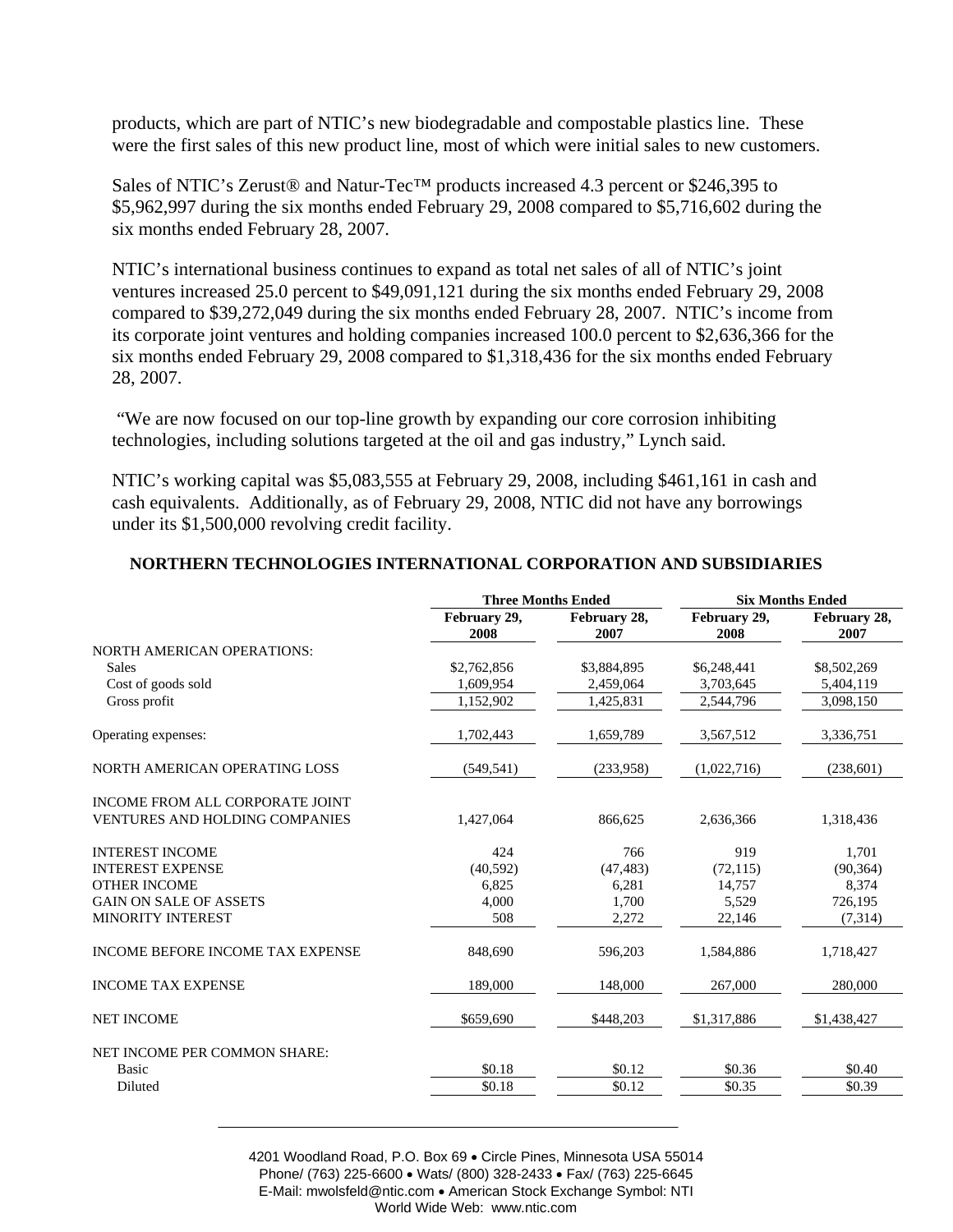|                                                            | February 29,<br>2008 | August 31,<br>2007   |
|------------------------------------------------------------|----------------------|----------------------|
| Current assets                                             | \$46,506,829         | \$42,767,569         |
| Total assets                                               | 54, 161, 591         | 49,312,491           |
| <b>Current liabilities</b>                                 | 17,160,559           | 14,939,496           |
| Noncurrent liabilities                                     | 4,890,820            | 4,971,199            |
| Joint ventures' equity                                     | 32,110,212           | 29,401,796           |
| Northern Technologies International Corporation's          |                      |                      |
| share of Corporate Joint Ventures' equity                  | \$15,209,786         | \$13,602,842         |
|                                                            | February 29,<br>2008 | February 28,<br>2007 |
| Net sales                                                  | \$49,091,121         | \$39,272,049         |
| Gross profit                                               | 22,542,934           | 18,925,025           |
| Net income                                                 | 3,259,635            | 3,133,779            |
| Northern Technologies International Corporation's share of |                      |                      |
| equity in income of Corporate Joint Ventures               | \$1,867,856          | \$1,629,734          |

Composite financial information from the audited and unaudited financial statements of the Company's joint ventures carried on the equity basis is summarized as follows:

#### **Use of Non-GAAP Financial Measures**

In addition to financial measures prepared in accordance with U.S. generally accepted accounting principles (GAAP), NTIC uses certain non-GAAP financial measures. In this release, NTIC uses the non-GAAP financial measure, net income, excluding the one-time gain on sale of assets during the first six months of fiscal 2007. NTIC uses non-GAAP financial measures as supplemental measures of performance and believes these measures facilitate operating performance comparisons from period to period and company to company by factoring out potential differences caused by non-recurring, unusual or infrequent charges not related to NTIC's regular, ongoing business, variations in capital structure, tax positions, depreciation, non-cash charges and certain large and unpredictable charges. NTIC also believes that the presentation of certain non-GAAP financial measures provides useful information to investors in evaluating the company's operations, period over period. Non-GAAP measures have limitations as analytical tools, and should not be considered in isolation, or as a substitute for analysis of the company's results as reported under GAAP. When analyzing NTIC's operating performance, investors should not consider NTIC's net income, excluding the one-time gain on sale of assets during the first six months of fiscal 2007, as a substitute for NTIC's net income prepared in accordance with GAAP. In addition, investors should note that any non-GAAP financial measures used by NTIC may not be the same non-GAAP financial measures, and may not be calculated in the same manner, as that of other companies. Whenever NTIC uses historical non-GAAP financial measures, it provides a reconciliation of the non-GAAP financial measure to the most closely applicable GAAP financial measure. Investors are encouraged to review the related GAAP financial measures and the reconciliation of these non-GAAP financial measures to their most directly comparable GAAP financial measure. A reconciliation of NTIC's net income,

<sup>4201</sup> Woodland Road, P.O. Box 69 • Circle Pines, Minnesota USA 55014 Phone/ (763) 225-6600 • Wats/ (800) 328-2433 • Fax/ (763) 225-6645 E-Mail: mwolsfeld@ntic.com • American Stock Exchange Symbol: NTI World Wide Web: www.ntic.com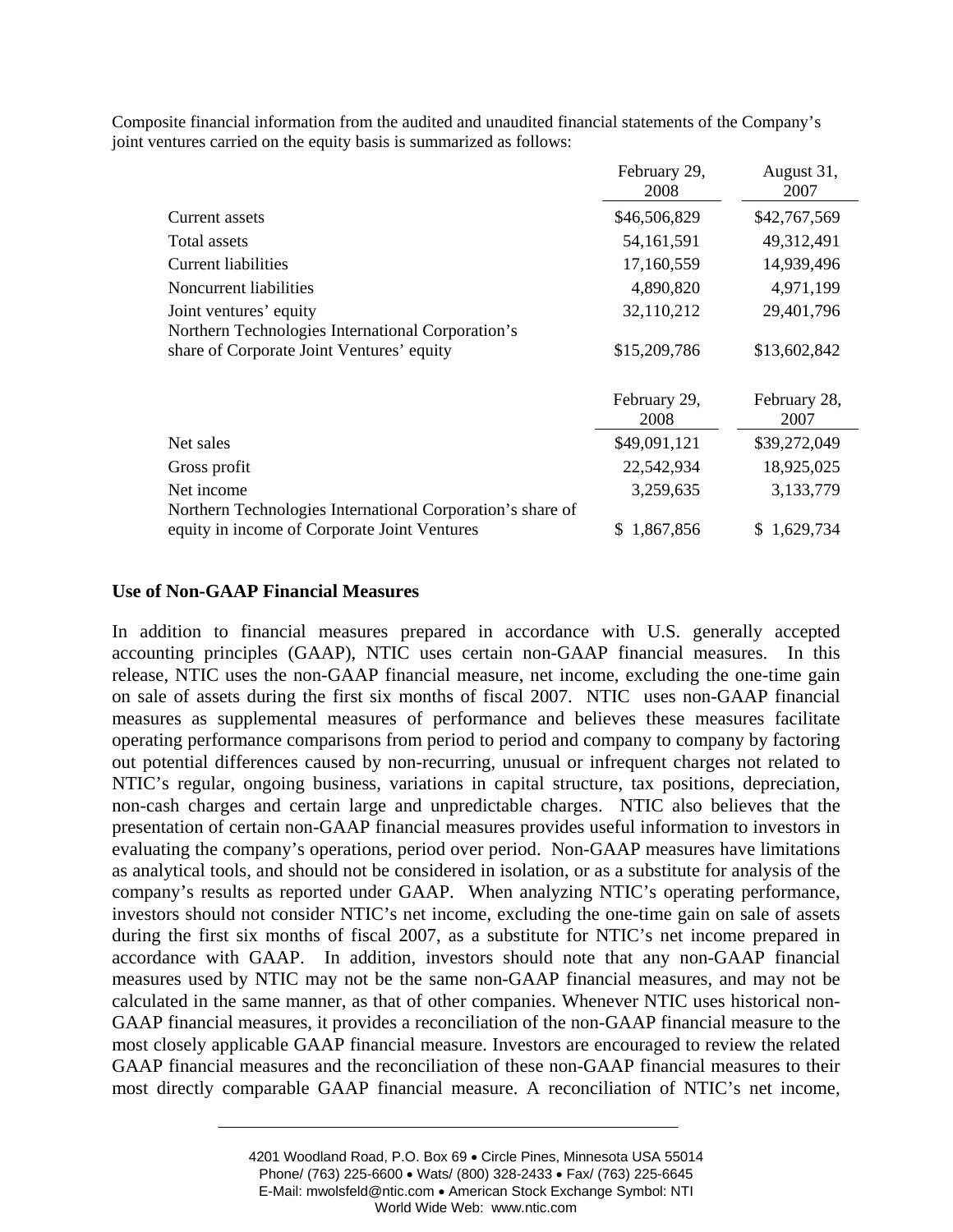excluding the one-time gain on sale of assets during the first six months of fiscal 2007, to NTIC's net income is as follows.

## **Reconciliation Between Reported Net Income and Adjusted Net Income**

|                                                  | <b>Six Months Ended</b>  |                          |  |
|--------------------------------------------------|--------------------------|--------------------------|--|
|                                                  | <b>February 29, 2008</b> | <b>February 28, 2007</b> |  |
| Reported Net Income                              | \$1,317,886              | \$1,438,427              |  |
| Gain on Sale of Building                         | $\overline{\phantom{0}}$ | 724,495                  |  |
| Adjusted Net Income (non-GAAP financial measure) | \$1,317,886              | \$713,932                |  |

# **About Northern Technologies International Corporation**

Northern Technologies International Corporation focuses on developing, marketing and selling proprietary environmentally responsible materials science based products and technical services directly and via a network of independent distributors, manufacturers' representatives and joint ventures in over 50 countries. NTIC manufactures, markets and sells primarily rust and corrosion inhibiting products and services for automotive, electronics, electrical, mechanical and military applications, sold under the brand names Zerust® and EXCOR®. NTIC also offers direct, worldwide on-site technical support on rust and corrosion issues. NTIC's technical service representatives work directly with the end users of NTIC's products to analyze their specific needs and develop systems to meet their technical requirements. In addition to Zerust® products and services, NTIC's consolidated net sales in North America for the six months ended February 29, 2008 included sales of NTIC's Natur-Tec™ products, which are part of NTIC's new biodegradable and compostable plastics line.

# **Forward-Looking Statements**

Statements contained in this press release that are not historical information are forward-looking statements as defined within the Private Securities Litigation Reform Act of 1995. Such statements include, but are not limited to, statements about the effects of the loss of a customer on NTIC's consolidated net sales and net income for fiscal 2008, NTIC's effort to increase net sales by expanding the application of its corrosion inhibiting technology into the oil and gas industry and new bioplastics product line including biodegradable and compostable plastics and process technology that converts waste plastics back into diesel, gasoline and mid-distillates, and such other statements which can be identified by words such as "expect," "anticipate," "estimate," "will," "would," or words of similar meaning and any other statements that are not historical facts. Such forward-looking statements are based upon the current beliefs and expectations of NTIC's management and are inherently subject to risks and uncertainties that could cause actual results to differ materially from those projected or implied. Such potential risks and uncertainties include, but are not limited to, in no particular order: the contraction of the U.S. automobile industry and its adverse effect on the demand for NTIC's Zerust<sup>®</sup> products, the failure of NTIC to realize any benefits, financial or otherwise, from its efforts to expand the application of its corrosion inhibiting technology into the oil and gas industry and its product line, the difficulties and risks associated with NTIC's international operations and its corporate joint ventures, and NTIC's reliance on its joint ventures for distributions and fees for technical

<sup>4201</sup> Woodland Road, P.O. Box 69 • Circle Pines, Minnesota USA 55014 Phone/ (763) 225-6600 • Wats/ (800) 328-2433 • Fax/ (763) 225-6645 E-Mail: mwolsfeld@ntic.com • American Stock Exchange Symbol: NTI World Wide Web: www.ntic.com